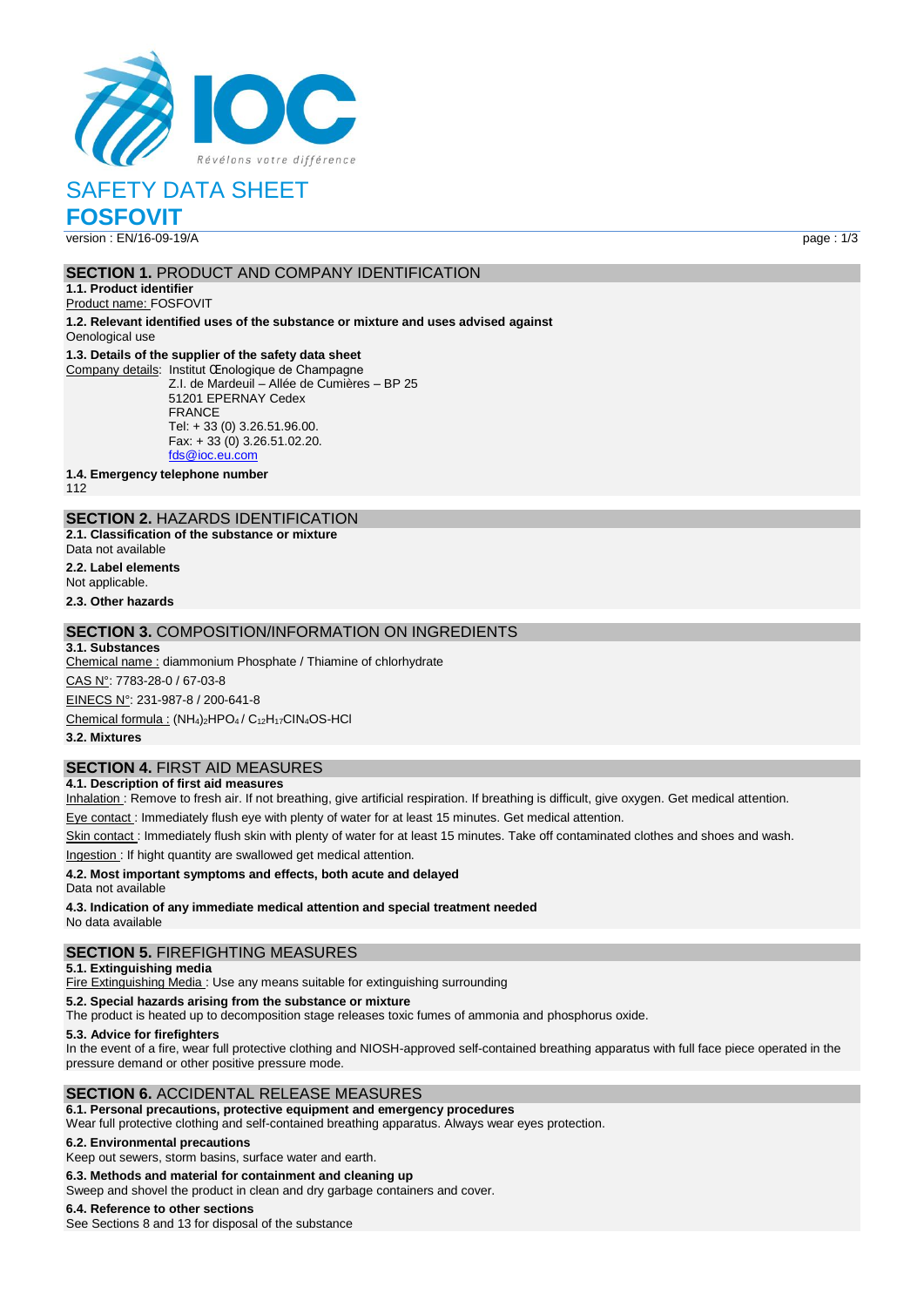

# SAFETY DATA SHEET

**FOSFOVIT**

version : EN/16-09-19/A page : 2/3

# **SECTION 7.** HANDLING AND STORAGE

### **7.1. Precautions for safe handling**

Avoid breathing dust. Preventing contact with eyes, skin or clothing. Wash thoroughly after handling. Remove contaminated clothing and wash before reuse. The containers, even empty, trap residue and vapours. Always follow the advice of danger and manipulate containers as if they were.

### **7.2. Conditions for safe storage, including any incompatibilities** Store in a cool, dry, ventilated place. **7.3. Specific end use(s)** No data available.

### **SECTION 8.** EXPOSURE CONTROL / PERSONAL PROTECTION

**8.1. Control parameters** None established. **8.2. Exposure controls** Ventilation System : Provide local mechanical ventilation able to maintain the dust emissions as low as possible. **Breathing Protection: Breathing apparatus.** Hand protection: Wear rubber gloves. Eye Protection : Protective Eyewear. Skin protection : Clothing protection with rubber boots.

### **SECTION 9.** PHYSICAL AND CHEMICAL PROPERTIES

**9.1. Information on basic physical and chemical properties** Apperance : Cristallin white Odour : Odourless Odour threshold : No data available pH : 8 Melting / freezing point : ~100 °C Initial boiling point and boiling range : No data available Flash point: No data available Evaporation rate: No data available Flammability (solid, gas): No data available Upper/lower flammability or explosive limits: No data available Vapour pressure: No data available Vapour density: 1,619 Relative density: No data available Solubility(ies): No data available Partition coefficient: n-octanol/water: No data available Auto-ignition temperature: No data available Decomposition temperature: No data available Viscosity: No data available Explosive properties: No data available Oxidising properties: No data available

**9.2. Other information**

### **SECTION 10.** STABILITY AND REACTIVITY

**10.1. Reactivity** None **10.2. Chemical stability** Stable **10.3. Possibility of hazardous reactions** Dangerous reactions with acids, oxidizing agents, nitrites and nitrates **10.4. Conditions to avoid** Humidity, hight temperature **10.5. Incompatible materials** Magnesium, strong acids, bases strong **10.6. Hazardous decomposition products**

Smokes toxic ammonia and phosphorus oxide